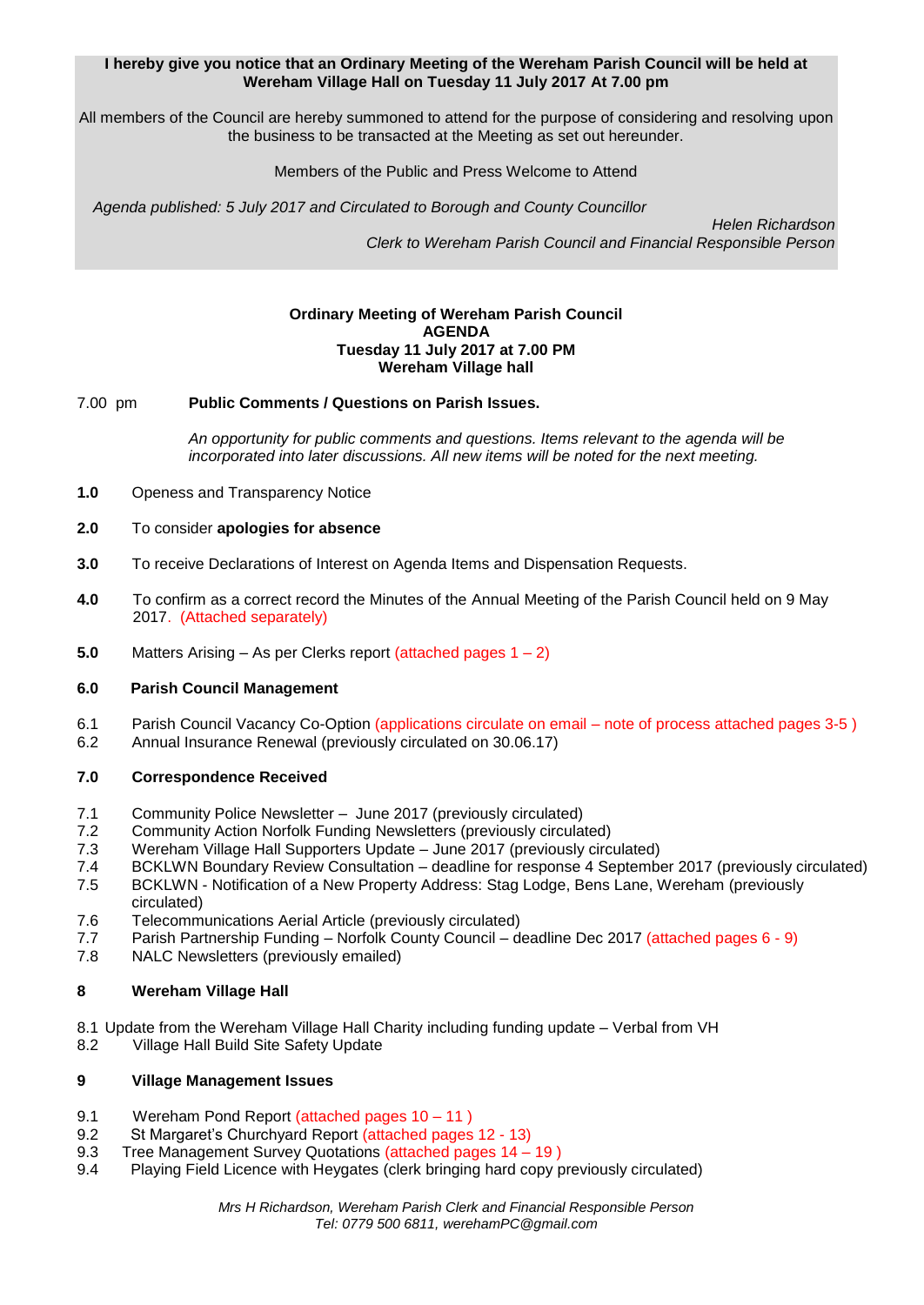- 9.5 Tree on Field Ivy Verbal Cllr B Bruce
- 9.6 SAM2 Data Review (attached pages 20 21)
- 9.7 Drainage at culvert (TF60414) Update Verbal Cllr J Ratsey and Cllr B Bruce
- 9.8 Defibrillator Funding Update (attached page 22 )
- 9.9 Advertisement Opportunities within the Village Phone Box Verbal Cllr P Walker
- 9.10 To consider the results of the bi-monthly inspection report and agree any action required *Standard item verbal* (Play area*;* Playing Field*;* Pond Area/A134*;* St Margaret's Churchyard*;* Cemetery) (attached pages  $23 - 25$ )

- New Play Area – No Dogs Sign - £9 plus VAT for approval

9.11 To note any new maintenance tasks and agree which need to be requested of the Rangers / Highways.

# **10 Planning**

- 10.1 **Planning Applications for Consideration during the meeting** NONE
- 10.2 **Planning Applications Received for Comment since the last meeting:** Tree Planning Application 17/00085/TREECA – The Paddock, Cavenham Road – No Comments.
- 10.3 **Planning Decisions Received since the last meeting –** Hollies Development – 10 Dwellings. Application Permitted on 23 June 2017 Tudor Lodge Garage Approved.

### **11 Finance**

- 11.1 Accept accounts to 31 May 2017 and 30 June 2017 and agree cheques to be signed and payments approved for June 2017 in accordance with list to be circulated to councillors at meeting
	- (A) Financial Summary to 31 May and 30 June 2017 TO FOLLOW
	- (B) Financial Statement TO FOLLOW
- 11.2 Transparency Fund Application 201718 (attached page 26 )
- **12 Councillors concerns and agenda items for next meeting –** *information only*

# **13 Forward Work Programme – For information only**

#### **SEPT 2017**

St Margaret's Churchyard Update (Boundary, Trees, Memorials and Clock Service) – Rev Ken Waters Attending War Memorial Preservation Possible Call for Local Sites Consultation Update - BCKLWN Return of External Audit Draft Parish Precept and Budget 2018/19 – first draft Tree Management Report Update **NOV 2017** Commissioning of Annual Playground Inspection SAM2 Data Review Draft Parish Precept and Budget 2018/19 – second draft **JAN 2018** Wickstead Annual Playground inspection results Approval of the Parish Precept and Budget 2018/19 **Annual meeting of the PC - MAY 2018** Approval of Year End Accounts Policy Reviews Approval of Audit Council Administration **MARCH 2018** SAM2 Data Review Play Area funding

#### **ONGOING**

Play Area and Cemetery Inspections; Cllr Walker Sept, Cllr Hitching Nov; Cllr Koopwitz Jan; Rota - Cllr Bruce March; Vacant Cllr May; Cllr Ratsy July